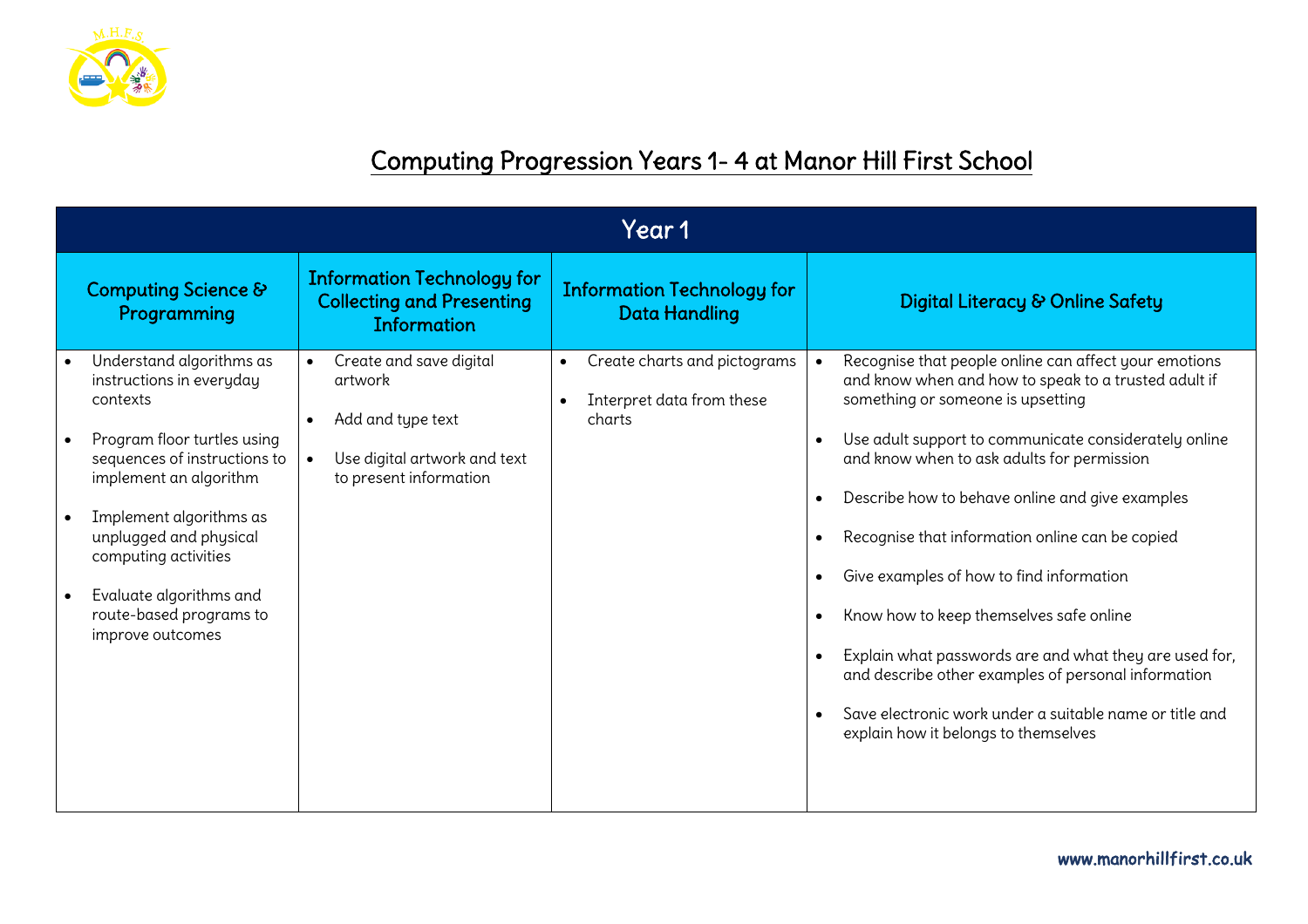

| Year 2                                                                                                                                                                            |                                                                                                                                                                                     |                                                                                                                                                         |                                     |                                                                                                                                                                                                                                                                                                                                                                                                                                                                                                                                                     |  |
|-----------------------------------------------------------------------------------------------------------------------------------------------------------------------------------|-------------------------------------------------------------------------------------------------------------------------------------------------------------------------------------|---------------------------------------------------------------------------------------------------------------------------------------------------------|-------------------------------------|-----------------------------------------------------------------------------------------------------------------------------------------------------------------------------------------------------------------------------------------------------------------------------------------------------------------------------------------------------------------------------------------------------------------------------------------------------------------------------------------------------------------------------------------------------|--|
| Computing Science &<br>Programming                                                                                                                                                | <b>Information Technology for</b><br><b>Collecting and Presenting</b><br><b>Information</b>                                                                                         | <b>Information Technology for</b><br>Data Handling                                                                                                      |                                     | Digital Literacy & Online Safety                                                                                                                                                                                                                                                                                                                                                                                                                                                                                                                    |  |
| Understand sequences as<br>the logical structure of<br>algorithms or programs<br>Predict and investigate<br>route-based programs<br>Modify and create own<br>route-based programs | Create and save digital<br>artwork<br>Search for and save online<br>$\bullet$<br>images<br>Use a mixture of digital<br>$\bullet$<br>artwork, images, text to<br>present information | Develop a better<br>$\bullet$<br>understanding of interpreting<br>data from charts<br>Gather opinions and present<br>$\bullet$<br>findings in own chart | $\bullet$<br>$\bullet$<br>$\bullet$ | Explain how other people may look/act different online,<br>and how communicating with unknown people might be<br>risky<br>Give examples of what online bullying is, how it makes<br>others feel and who to ask for help<br>Explain why you can say 'no' to sharing your information<br>online, or who to ask permission to if you want to share<br>Explain how information put online can last a long time<br>and can be seen by others<br>Use a search engine by typing keywords or voice<br>activated searching, and explain what is real or fake |  |
|                                                                                                                                                                                   |                                                                                                                                                                                     |                                                                                                                                                         | $\bullet$<br>$\bullet$<br>$\bullet$ | Describe how to use technology in different environments<br>Explain how to keep information private, including how<br>passwords work<br>Understand that content online belongs to others                                                                                                                                                                                                                                                                                                                                                            |  |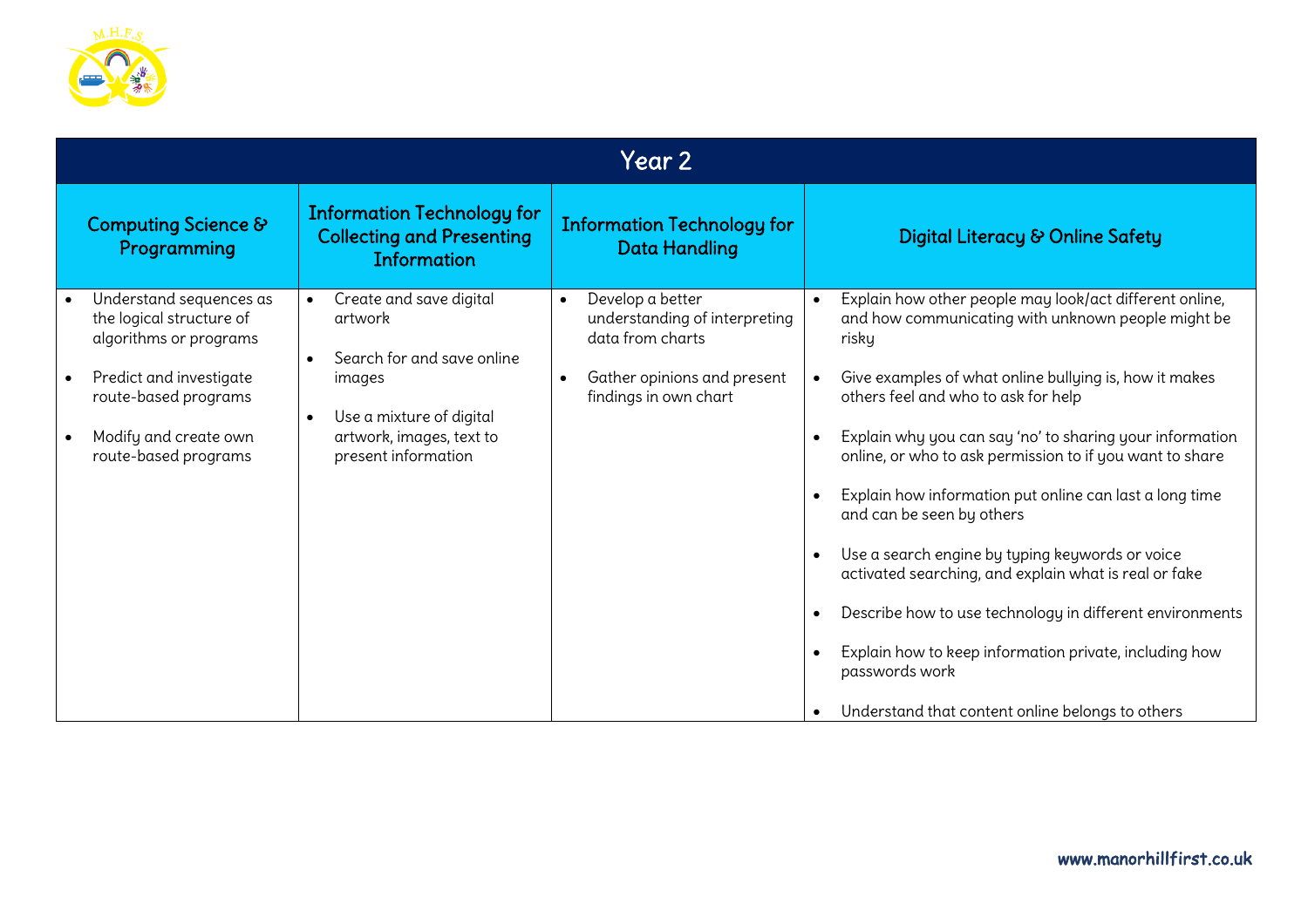

| Year 3                                                                                                                                                                                                 |                                                                                                       |                                                                                                                                                                                                                                                                             |                                                                                                                                                                                                                                                                                                                                                                                                                                                                                                                                                                                                                                                                                                                                                                                                                                                                                                                                |  |
|--------------------------------------------------------------------------------------------------------------------------------------------------------------------------------------------------------|-------------------------------------------------------------------------------------------------------|-----------------------------------------------------------------------------------------------------------------------------------------------------------------------------------------------------------------------------------------------------------------------------|--------------------------------------------------------------------------------------------------------------------------------------------------------------------------------------------------------------------------------------------------------------------------------------------------------------------------------------------------------------------------------------------------------------------------------------------------------------------------------------------------------------------------------------------------------------------------------------------------------------------------------------------------------------------------------------------------------------------------------------------------------------------------------------------------------------------------------------------------------------------------------------------------------------------------------|--|
| <b>Computing Science &amp;</b><br>Programming                                                                                                                                                          | <b>Information</b><br><b>Technology for</b><br><b>Collecting and</b><br><b>Presenting Information</b> | <b>Information</b><br><b>Technology for Data</b><br>Handling                                                                                                                                                                                                                | Digital Literacy & Online Safety                                                                                                                                                                                                                                                                                                                                                                                                                                                                                                                                                                                                                                                                                                                                                                                                                                                                                               |  |
| Debug sequences of<br>algorithms<br>Use debugging skills within<br>unplugged and physical<br>computing activities<br>Write sequences of code to<br>complete challenges,<br>including use of repetition |                                                                                                       | Understand what a database<br>$\bullet$<br>is and how they are used<br>outside of school<br>Use a branching database to<br>$\bullet$<br>identify answers to questions<br>Create and use a branching<br>$\bullet$<br>database, using questions to<br>identify objects/people | Explain what 'identity' means and how people can<br>represent their identity differently online<br>Understand that people get together online with similar<br>$\bullet$<br>interests and how this is different to knowing someone<br>offline<br>Describe appropriate ways to behave online, how bullying<br>$\bullet$<br>can appear and how to get support<br>Explain how the internet can be used to search and sell,<br>$\bullet$<br>along with using auto-correct<br>Explain the difference between an opinion and a fact, and<br>$\bullet$<br>how opinions may not be shared by others<br>Explain why some online activities have age restrictions<br>$\bullet$<br>and why it is important to follow them<br>Describe simple strategies for creating and keeping<br>$\bullet$<br>passwords private, and who to speak to if pressured to<br>share them<br>Explain why other's work online should not be copied<br>$\bullet$ |  |